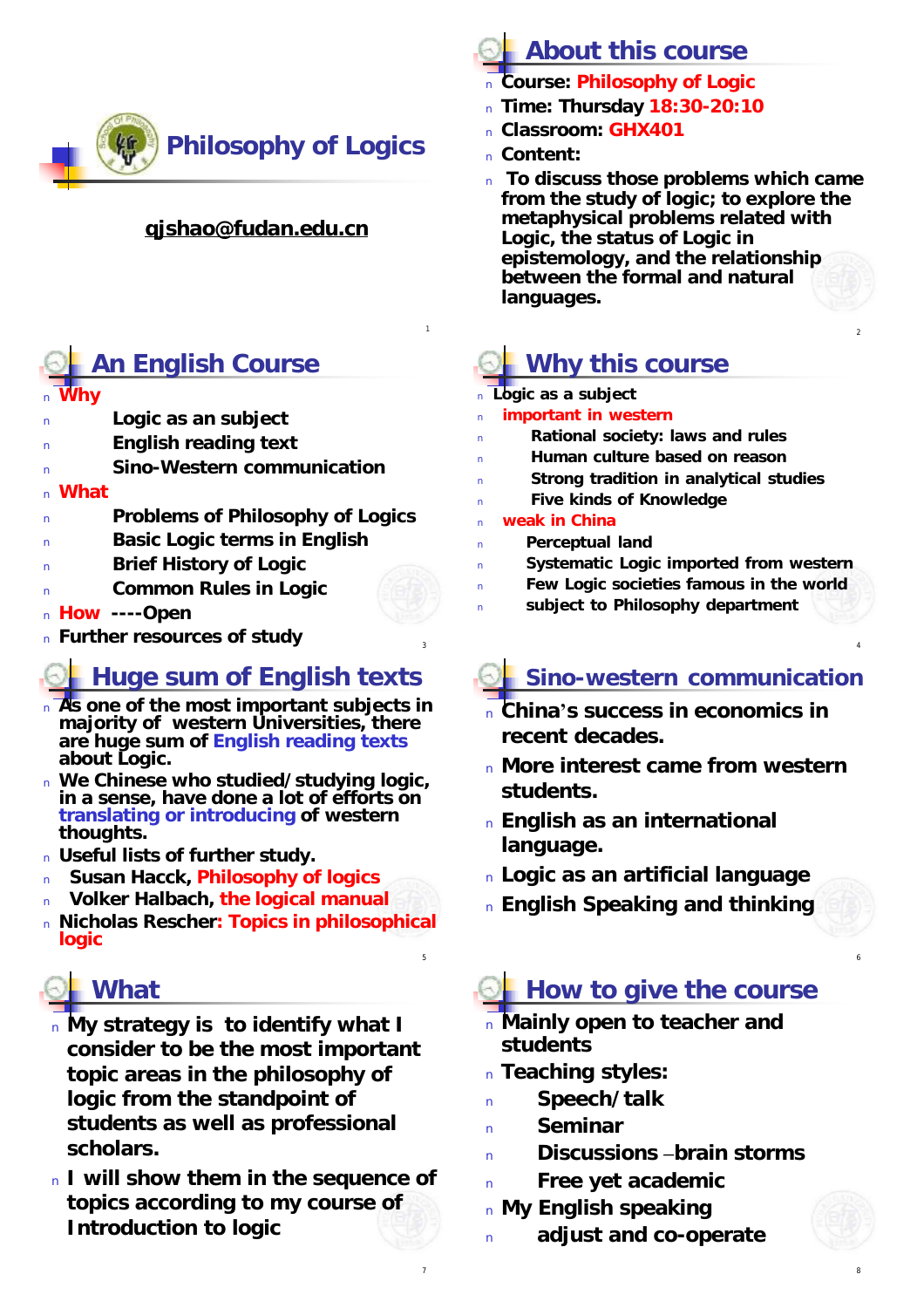# **My English**

- <sup>n</sup> **I am not from a native English speaking country**
- <sup>n</sup> **MA in philosophy (major in Logic) in 1995**
- <sup>n</sup> **DR in Management in 2001**
- <sup>n</sup> **My former course in Chinese:**
- <sup>n</sup> **Introduction to Logic, Philosophy of logic, the History of logic in China and abroad, Introduction to Wittgenstein's Tractatus Philosophics**
- **n** How to find a golden-mean

#### **Examinations**

- <sup>n</sup> **Have you ever attend my course?**
- <sup>n</sup> **Why you chose this course?**
- <sup>n</sup> **Normally I am a modest teacher.**
- <sup>n</sup> **My main explanation to the exam.**



- <sup>n</sup> **A number of valuable resources are available for further study of philosophical logic. There are four general categories of resources that can be consulted for information about the history and current research developments in philosophy of logics.**
- **Logic Handbooks**
- **Logic Books Series**
- <sup>n</sup> **• Journals**
- <sup>n</sup> **• Internet**
- <sup>n</sup> **• Organizations**

### **Logic handbooks**

- <sup>n</sup> **Boyer, Robert S. (1988)** *A Computational Logic Handbook***. Boston, MA: Academic Press.**
- <sup>n</sup> **Sherwood, John C. (1960)** *Discourse of Reason: A Brief Handbook of Semantics and Logic***. New York: Harper & Row.**
- <sup>n</sup> **Handbook of Fuzzy Computation, ed.** *Enrique H. Ruspini, Piero P. Bonissone and Witold Pedrycz***. Philadelphia, PA: Institute of Physics Publications, 1998.**
- <sup>n</sup> **Handbook of Logic and Language, ed.** *Johan van Benthem and Alice ter Meulen***. Cambridge, MA: MIT Press, 1997.**

# **If I am**

9

11

13

- <sup>n</sup> **…wrong in pronunciation**
- <sup>n</sup> **…Chinglish speaking**
- <sup>n</sup> **…stop in lack of expression**
- <sup>n</sup> **Write it in Chinese on the blackboard**
- <sup>n</sup> **Chat it in Chinese within the inter-break of courses.**
- <sup>n</sup> **Kindly give me a hand**
- <sup>n</sup> **Put up frankly your suggestion via…**

#### **Topics in details**

- <sup>n</sup> **Brief history of Logic**
- <sup>n</sup> **Words and objects**
- <sup>n</sup> **Propositions and Knowledge**
- <sup>n</sup> **Logical rules and paradoxes**
- <sup>n</sup> **Reasoning and axiomatic methods**
- <sup>n</sup> **Problem of Induction**
- <sup>n</sup> **The concept of true, truth and theories of Truth**
- <sup>n</sup> **Monism or pluralism of Logic**

# **1. Logic handbooks**

- <sup>n</sup> **A number of valuable resources are available for further study of philosophy of logics. There are four general categories of resources that can be consulted for information about the history and current research developments in this topic.**
- <sup>n</sup> **Here are some recent relevant publications:**

### **Logic handbooks**

- <sup>n</sup> **Handbook of Logic in Artificial Intelligence and Logic Programming, ed.** *Dov Gabbay, C. J. Hogger, and J. A. Robinson***. Oxford: Clarendon Press, 1993–8.**
- <sup>n</sup> **Emmet, E. R. (1984)** *Handbook of Logic***. Totowa, NJ: Rowman & Allanheld.**
- <sup>n</sup> **Cowan, Sam (1985)** *Handbook of Mathematical Logic***. Englewood Cliffs, NJ: Prentice-Hall.**
- <sup>n</sup> **Handbook of Mathematical Logic, ed.** *Jon Barwise et al.* **Amsterdam: North-Holland, 1977.**
- <sup>n</sup> **Handbook of Philosophical Logic, ed.** *Dov Gabbay and F. Guenthner***. Dordrecht: Kluwer, 1983–9.**

12

 $14$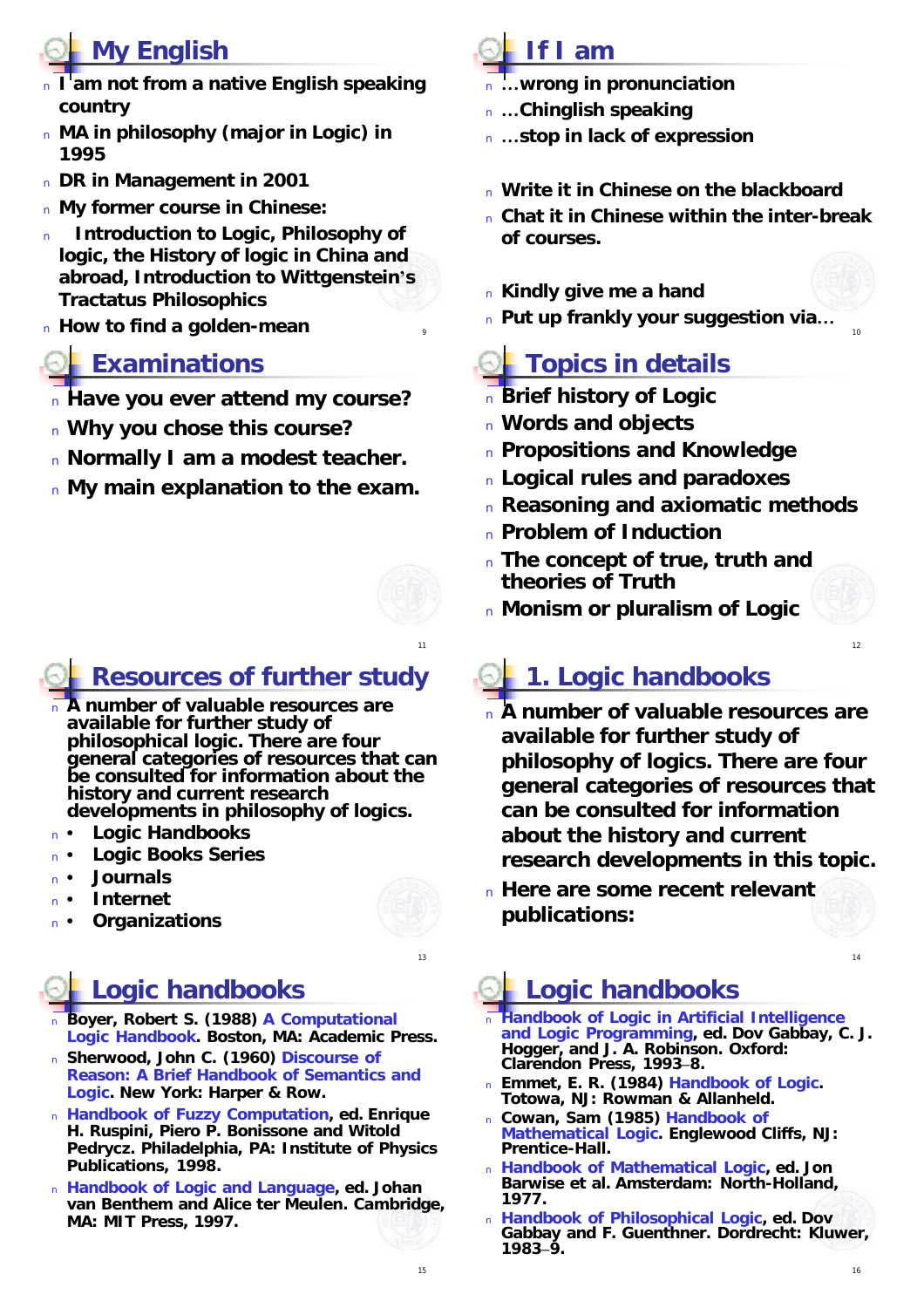#### **Logic handbooks**

- <sup>n</sup> **Handbook of Tableau Methods, ed.** *Marcello D'Agostino, Dov Gabbay, Reiner Hähnle, and Joachim Posegga***. Dordrecht: Kluwer, 1999.**
- <sup>n</sup> **Logic Designer's Handbook: Circuits and Systems, ed.** *E. A. Parr***. Oxford: Newnes, 1993.**
- <sup>n</sup> **Non-Classical Logics and Their Applications to Fuzzy Subsets: A Handbook of the Mathematical Foundations of Fuzzy Set Theory, ed.** *Ulrich Höhle and Erich Peter Klement***. Dordrecht: Kluwer, 1999.**
- <sup>n</sup> **Programmable Logic Handbook, ed.** *Geoff Bostock***. Oxford: Newnes, 1993.**
- <sup>n</sup> **Programmable Logic Handbook: PLDs, CPLDs, and FPGAs, ed.** *Ashok K. Sharma***. New York: McGraw-Hill, 1998.**

17

19

#### **Logic Books Series**

- <sup>n</sup> **De Gruyter Series in Logic and its Applications. Berlin: Walter de Gruyter.**
- <sup>n</sup> **History of Logic. Napoli: Bibliopolis.**
- <sup>n</sup> **International Series in Logic Programming. Reading: Addison-Wesley.**
- <sup>n</sup> **Lecture Notes in Logic. New York: Springer-Verlag.**
- <sup>n</sup> **Library of Philosophy and Logic. Oxford: Basil Blackwell.**

## **Logic Books Series**

- <sup>n</sup> **Studies in Logic and the Foundations of Mathematics. Amsterdam: North-Holland Publishing.**
- <sup>n</sup> **Studies in Logic, Language, and Information. Stanford: CSLI Publications.**
- <sup>n</sup> **SUNY Series in Logic and Language. Albany: State University of New York Press.**
- <sup>n</sup> **Trends in Logic. Dordrecht: Kluwer Academic.**

#### **Journals**

- <sup>n</sup> **The most important journals in logic or in philosophy that often publish work in logic include:**
- <sup>n</sup> *Analysis;*
- <sup>n</sup> *Annals of Pure and Applied Logic;*
- <sup>n</sup> *Archive for Mathematical Logic;*
- <sup>n</sup> *Bulletin of Symbolic Logic;*
- <sup>n</sup> *Bulletin of the Section of Logic,*
- <sup>n</sup> *Fundamenta Mathematicae;*
- <sup>n</sup> *Historia Mathematica;*
- <sup>n</sup> *History and Philosophy of Logic;*

# **2. Logic Books Series**

- <sup>n</sup> **Addison-Wesley Series in Logic. Reading: Addison-Wesley Publishing Co.**
- <sup>n</sup> **Algebra, Logic and Applications. Amsterdam: Gordon and Breach Science Publishers.**
- <sup>n</sup> **Applied Logic Series. Dordrecht: Kluwer Academic.**
- <sup>n</sup> **Clarendon Library of Logic and Philosophy. Oxford: Clarendon Press.**

### **Logic Books Series**

- <sup>n</sup> **Logic and Computation in Philosophy. Oxford: Oxford University Press.**
- <sup>n</sup> **Logic Programming. Cambridge: The MIT Press.**
- <sup>n</sup> **Oxford Logic Guides. Oxford: The Clarendon Press.**
- <sup>n</sup> **Perspectives in Mathematical Logic. New York: Springer-Verlag.**
- <sup>n</sup> **Progress in Computer Science and Applied Logic. Boston: Birkhäuser.**
- <sup>n</sup> **Studies in Logic and Computation. Oxford: Clarendon Press.**

### **3. Journals**

<sup>n</sup> **Numerous journals are devoted specifically to topics in symbolic logic. Some of these feature articles that are highly technical contributions to mathematical logic, while others specialize in research papers concerning historical and philosophical aspects of logic. Many philosophy journals that are not designated logic journals also frequently include essays about logic or make use of logic in presenting philosophical arguments. The following are the principal journals in the field that can be considered as primary sources for contemporary work in mathematical and philosophical logic.** 

#### $22$

24

18

 $20$ 

#### **Journals**

- <sup>n</sup> *Informal Logic;*
- <sup>n</sup> *Israel Journal of Mathematics;*
- <sup>n</sup> *Journal of Applied Non-Classical Logics;*
- <sup>n</sup> *Journal of Formalized Mathematics;*
- <sup>n</sup> *J ournal of Logic and Computation;*
- <sup>n</sup> *Journal of Logic,*
- <sup>n</sup> *Language and Information; J*
- <sup>n</sup> *ournal of Mathematical Logic;*
- <sup>n</sup> *Journal of Philosophical Logic;*
- <sup>n</sup> *Journal of Philosophy;*
- <sup>n</sup> *Journal of Symbolic Logic;*
- <sup>n</sup> *Logic Journal of the IGPL;*
- <sup>n</sup> *Logical Analysis and History of Philosophy;*

 $21$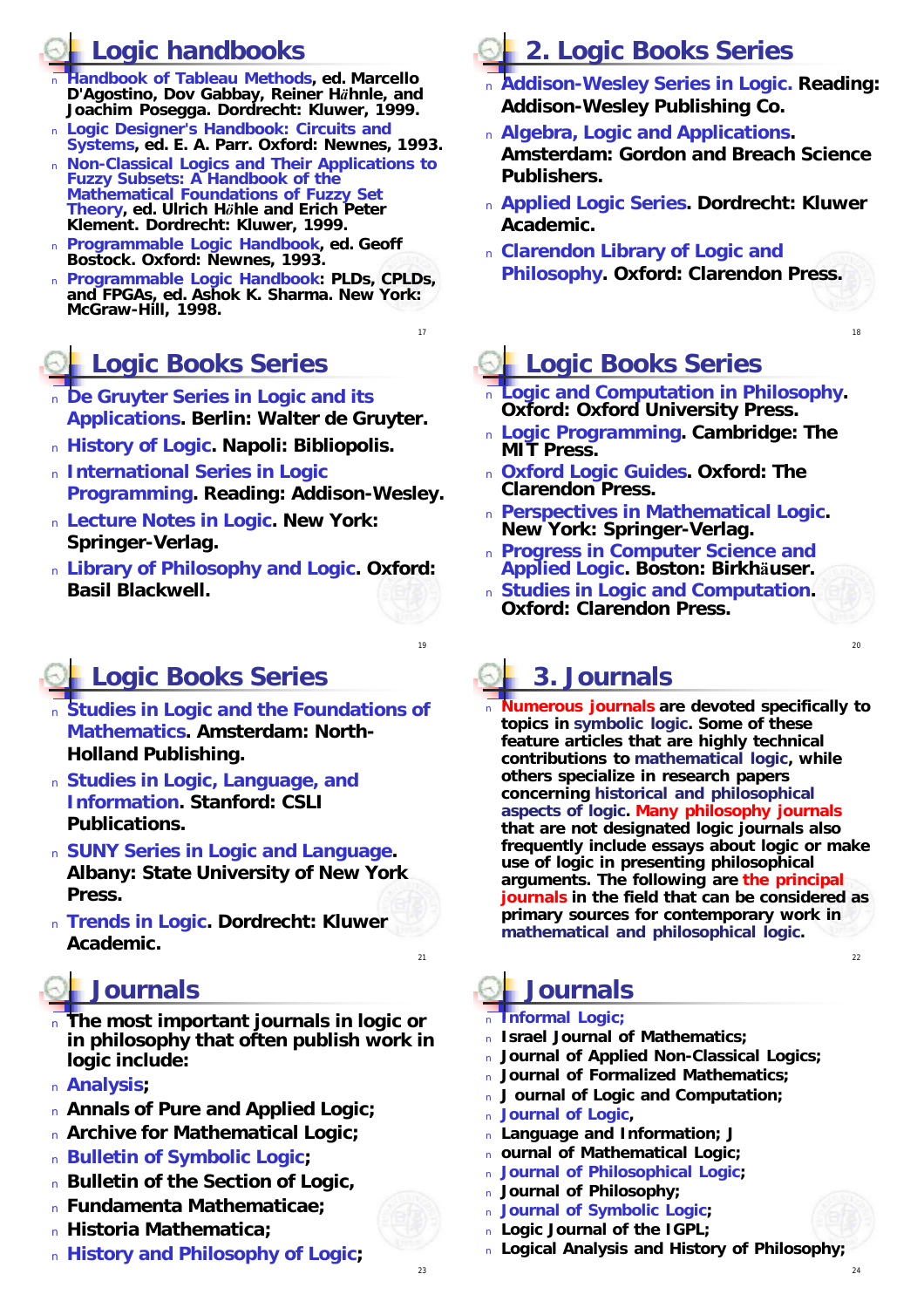#### **Journals**

- <sup>n</sup> *Logique et Analyse;*
- <sup>n</sup> *Mathematical Logic Quarterly;*
- <sup>n</sup> *Mind;*
- <sup>n</sup> *Modern Logic;*
- <sup>n</sup> *Nordic Journal of Philosophical Logic;*
- <sup>n</sup> *Notre Dame Journal of Formal Logic;*
- <sup>n</sup> *Nous;*
- <sup>n</sup> *Philosophia Mathematica;*
- <sup>n</sup> *Studia Logica;*
- <sup>n</sup> *Synthese;*
- <sup>n</sup> *Zentralblatt MATH.*

## **Internet**

**The best general advice about using the internet is to be persistent in pursuing interesting leads, but also to be highly selective and to treat whatever is found there with a grain of salt and a healthy skepticism. There is no refereeing of information on the web, and people are free to post whatever ideas they like, without editorial scrutiny. Some of the most important and interesting websites for philosophical logic include:**

## **Internet**

- <sup>n</sup> **http://wwwpersonal.monash.edu.au/~dey/phil/**
- <sup>n</sup> **Philosophy in Cyberspace**
- <sup>n</sup> **<http://web.phil.ufl.edu/SEP/index.html>**
- <sup>n</sup> **Society for Exact Philosophy**
- <sup>n</sup> **<http://www.math.uu.se/logik/logic-server/>**
- <sup>n</sup> **Research groups in Logic and Theoretical Computer Science**
- <sup>n</sup> **<http://www.math.uu.se/logik/logic>server/collection.html**
- <sup>n</sup> **List of Research Groups in Logic and Theoretical Computer Science Worldwide**

# **Internet**

- <sup>n</sup> **<http://www.jneedle.demon.co.uk/vagu> e/articles.htm**
- <sup>n</sup> **Online Articles on Concept and Logic of Vagueness**
- <sup>n</sup> **<http://www.uni>bonn.de/logic/world.html**
- <sup>n</sup> **Mathematical Logic around the world**
- <sup>n</sup> **(service provided by the Mathematical Logic Group, University of Bonn, and the Institute for Logic, University of Vienna)**
- <sup>n</sup> **<http://www.rbjones.com/rbjpub/logic/> index.htm**
- <sup>n</sup> **Factasia**

# **4. Internet**

26 <sup>n</sup> **The internet is another increasingly useful source of information for following new developments in philosophy of logics. Some logicians post results or discussions of philosophical topics related to symbolic logic on the web. Publishers and journals also announce new publications of interest to logicians, including journal contents, which can be used to gather information about new findings. Conferences in symbolic logic are also frequently listed, with lists of speakers and presentation titles or abstracts. There are also logic chat rooms, and special interest networks in which logicians present problems and exchange ideas about logic.** 

# **Internet**

25

27

 $29$ 

- <sup>n</sup> **<http://www.nd.edu/~ndjfl/index.h> tml**
- <sup>n</sup> *Notre Dame Journal of Formal Logic*
- <sup>n</sup> **<http://www.aslonline.org/>**
- <sup>n</sup> **Association for Symbolic Logic**
- <sup>n</sup> **<http://www.earlham.edu/~peters/> philinks.htm**
- <sup>n</sup> **Guide to Philosophy on the Internet**

 $28$ 

30

32

<sup>n</sup> **(Peter Suber, Philosophy Department, Earlham College)**

## **Internet**

- <sup>n</sup> **<http://www.math.fu-berlin.de/~dvmlg/>**
- <sup>n</sup> **Deutsche Vereinigung für Mathematische Logik und für Grundlagen der Exakten Wissenschaften**
- <sup>n</sup> **<http://www.wkap.nl/jrnlsubject.htm/5+0+0> +0**
- <sup>n</sup> **Listing of Journal Homepages by Subject, including Logic**
- <sup>n</sup> **[http://www.logic.at/kgs/www\\_logicien.html](http://www.logic.at/kgs/www_logicien.html)**
- <sup>n</sup> **Resources in Computer Science, Logic, Mathematics and Philosophy**
- <sup>n</sup> **(Kurt Gödel Society)**

# **Internet**

- <sup>n</sup> **<http://www2.galaxy.com/galaxy/>.. ./Humanities/Philosophy/Logic.ht ml**
- <sup>n</sup> **Galaxy**
- <sup>n</sup> **<http://logic.stanford.edu:80/>**
- <sup>n</sup> **Logic Group at Stanford University**
- <sup>n</sup> **<http://www.sjsu.edu:80/depts/itl/>**
- <sup>n</sup> **Mission: Critical**
- <sup>n</sup> **(San Jose State University's Critical Thinking Web Page)**